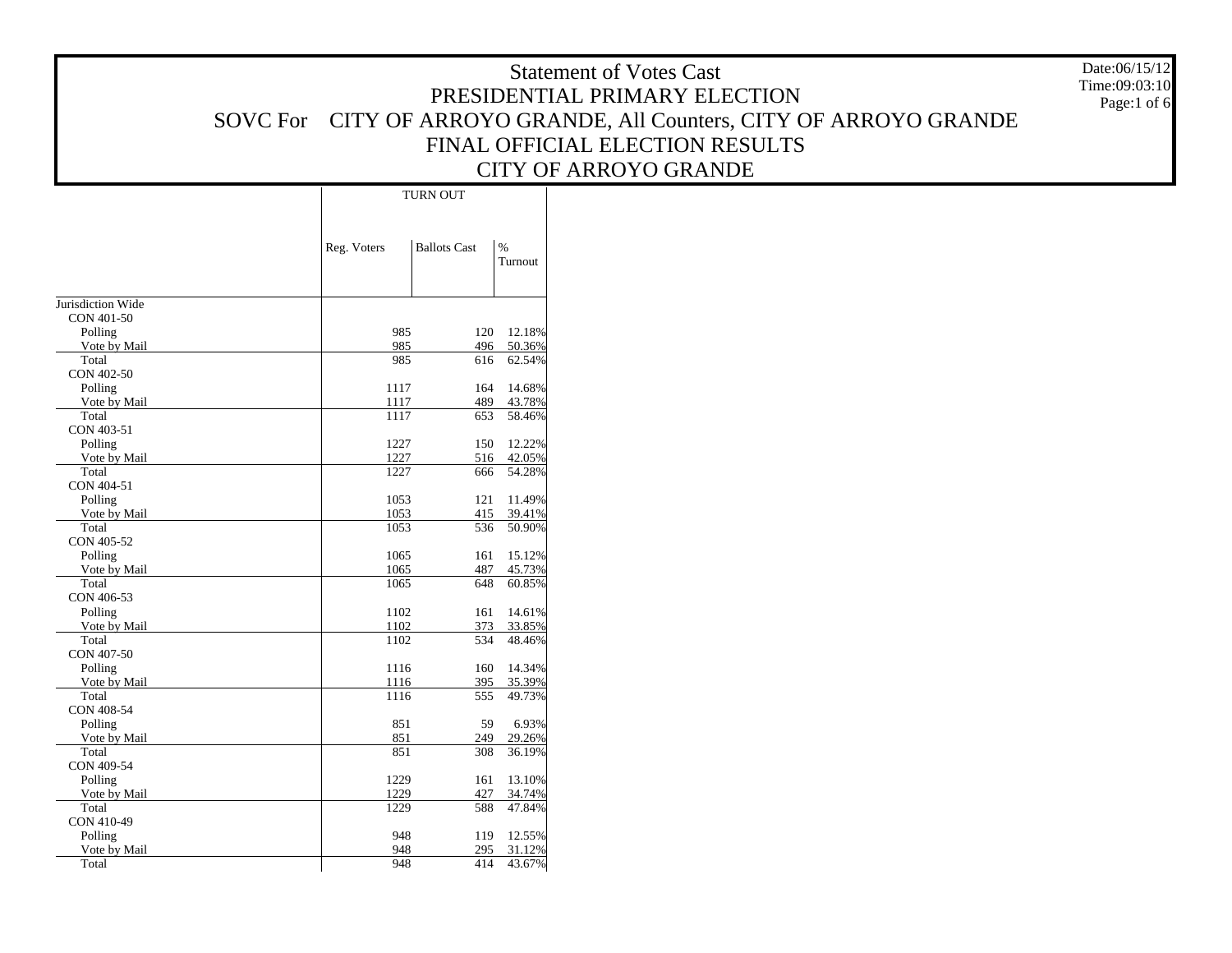Date:06/15/12 Time:09:03:10Page:2 of 6

|                                                                    | <b>TURN OUT</b> |                     |                          |  |  |  |
|--------------------------------------------------------------------|-----------------|---------------------|--------------------------|--|--|--|
|                                                                    | Reg. Voters     | <b>Ballots Cast</b> | $\frac{9}{6}$<br>Turnout |  |  |  |
| Total<br>Polling                                                   | 10693           | 1376                | 12.87%                   |  |  |  |
| Vote by Mail                                                       | 10693           | 4142                | 38.74%                   |  |  |  |
| Total                                                              | 10693           | 5518                | 51.60%                   |  |  |  |
| CONGRESSIONAL<br>24TH CONGRESSIONAL DISTRICT                       |                 |                     |                          |  |  |  |
| Polling                                                            | 10693           | 1376                | 12.87%                   |  |  |  |
| Vote by Mail<br>Total                                              | 10693<br>10693  | 4142<br>5518        | 38.74%<br>51.60%         |  |  |  |
| Total                                                              |                 |                     |                          |  |  |  |
| Polling                                                            | 10693           | 1376                | 12.87%                   |  |  |  |
| Vote by Mail                                                       | 10693           | 4142                | 38.74%                   |  |  |  |
| Total                                                              | 10693           | 5518                | 51.60%                   |  |  |  |
| <b>SENATE</b><br>17TH SENATORIAL DISTRICT<br>Polling               | 10693           | 1376                | 12.87%                   |  |  |  |
| Vote by Mail                                                       | 10693           | 4142                | 38.74%                   |  |  |  |
| Total                                                              | 10693           | 5518                | 51.60%                   |  |  |  |
| Total                                                              |                 |                     |                          |  |  |  |
| Polling                                                            | 10693           | 1376                | 12.87%                   |  |  |  |
| Vote by Mail                                                       | 10693           | 4142                | 38.74%                   |  |  |  |
| Total                                                              | 10693           | 5518                | 51.60%                   |  |  |  |
| <b>ASSEMBLY</b><br>35TH ASSEMBLY DISTRICT                          |                 |                     |                          |  |  |  |
| Polling                                                            | 10693           | 1376                | 12.87%                   |  |  |  |
| Vote by Mail                                                       | 10693           | 4142                | 38.74%                   |  |  |  |
| Total                                                              | 10693           | 5518                | 51.60%                   |  |  |  |
| Total<br>Polling                                                   | 10693           | 1376                | 12.87%                   |  |  |  |
| Vote by Mail                                                       | 10693           | 4142                | 38.74%                   |  |  |  |
| Total                                                              | 10693           | 5518                | 51.60%                   |  |  |  |
| <b>BOARD OF EQUALIZATION</b><br>STATE BOARD OF EQUALIZATION DIST 2 |                 |                     |                          |  |  |  |
| Polling                                                            | 10693           | 1376                | 12.87%                   |  |  |  |
| Vote by Mail                                                       | 10693           | 4142                | 38.74%                   |  |  |  |
| Total                                                              | 10693           | 5518                | 51.60%                   |  |  |  |
| Total                                                              |                 |                     |                          |  |  |  |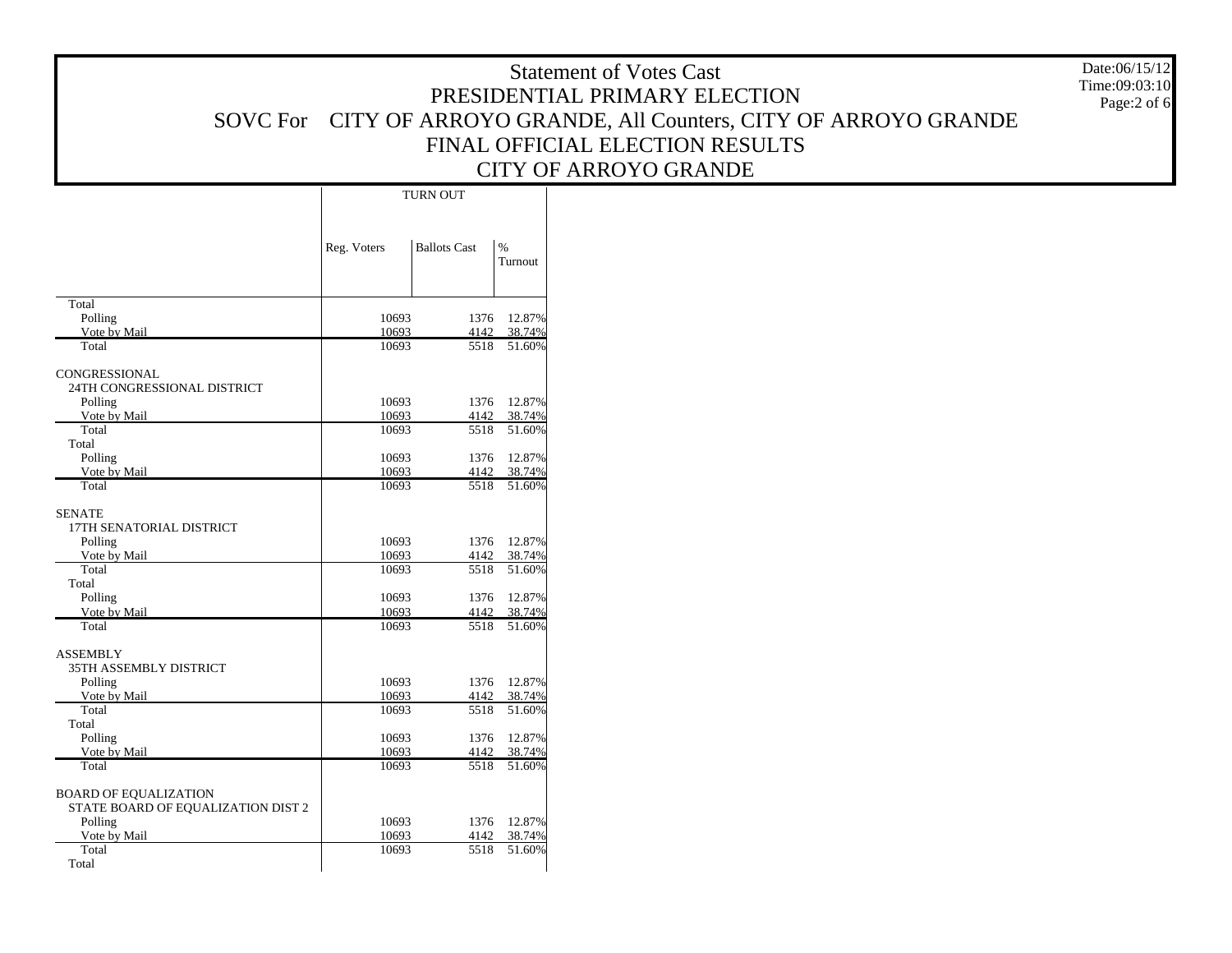Date:06/15/12 Time:09:03:10Page:3 of 6

|                                                              |             | TURN OUT            |                 |  |  |  |  |
|--------------------------------------------------------------|-------------|---------------------|-----------------|--|--|--|--|
|                                                              | Reg. Voters | <b>Ballots Cast</b> | $\%$<br>Turnout |  |  |  |  |
| Polling                                                      | 10693       | 1376                | 12.87%          |  |  |  |  |
| Vote by Mail                                                 | 10693       | 4142                | 38.74%          |  |  |  |  |
| Total                                                        | 10693       | 5518                | 51.60%          |  |  |  |  |
| SUPERVISOR/COMMISSIONER<br><b>4TH SUPERVISORIAL DISTRICT</b> |             |                     |                 |  |  |  |  |
| Polling                                                      | 10693       | 1376                | 12.87%          |  |  |  |  |
| Vote by Mail                                                 | 10693       | 4142                | 38.74%          |  |  |  |  |
| Total<br>Total                                               | 10693       | 5518                | 51.60%          |  |  |  |  |
| Polling                                                      | 10693       | 1376                | 12.87%          |  |  |  |  |
| Vote by Mail                                                 | 10693       | 4142                | 38.74%          |  |  |  |  |
| Total                                                        | 10693       | 5518                | 51.60%          |  |  |  |  |
| <b>CITIES</b><br><b>CITY OF ARROYO GRANDE</b>                |             |                     |                 |  |  |  |  |
| Polling                                                      | 10693       | 1376                | 12.87%          |  |  |  |  |
| Vote by Mail                                                 | 10693       | 4142                | 38.74%          |  |  |  |  |
| Total<br>Total                                               | 10693       | 5518                | 51.60%          |  |  |  |  |
| Polling                                                      | 10693       | 1376                | 12.87%          |  |  |  |  |
| Vote by Mail                                                 | 10693       | 4142                | 38.74%          |  |  |  |  |
| Total                                                        | 10693       | 5518                | 51.60%          |  |  |  |  |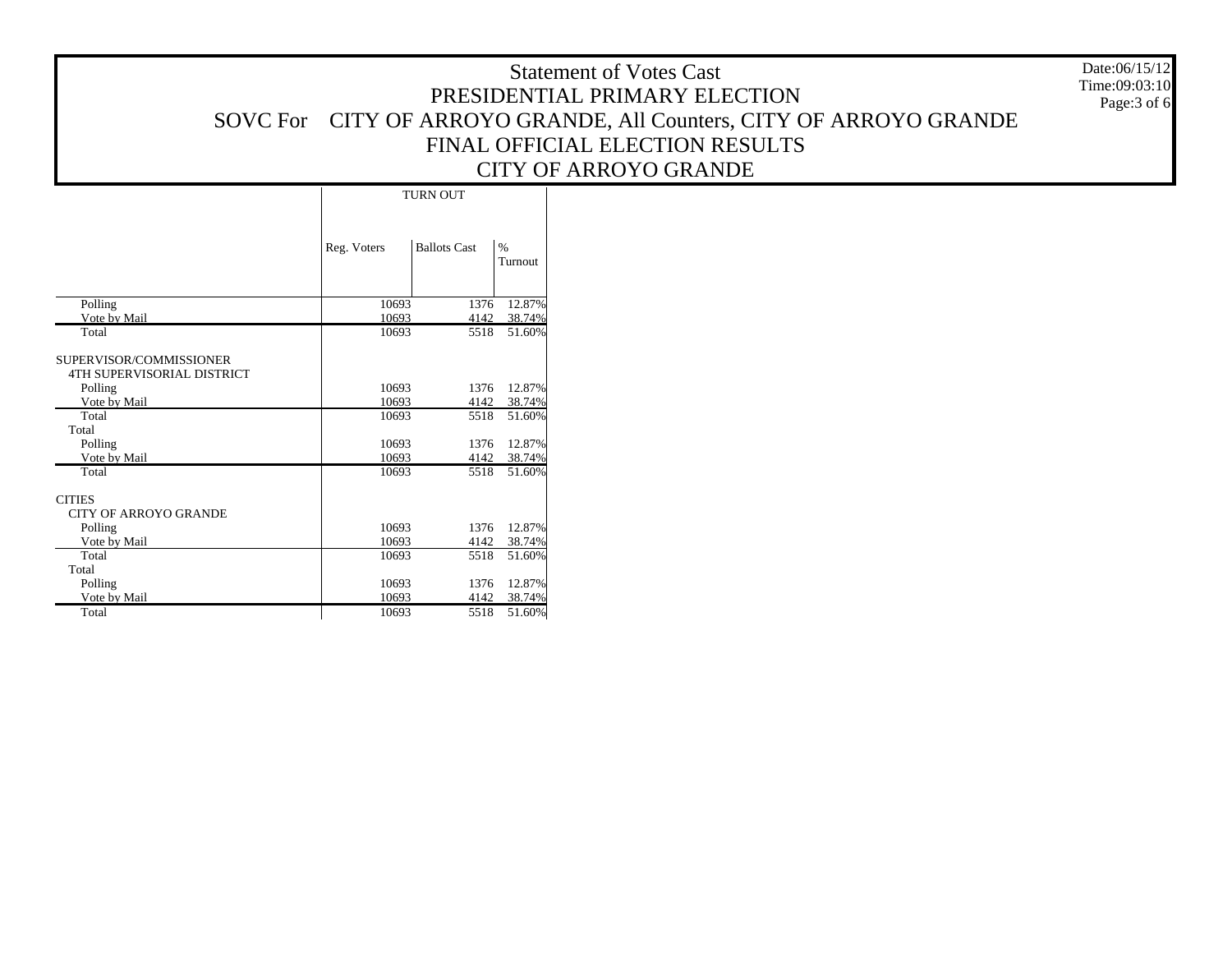Jurisdiction Wide CON 401-50 Polling Vote by Mail Total CON 402-50 Polling Vote by Mail Total CON 403-51 Polling Vote by Mail Total CON 404-51 Polling Vote by Mail Total CON 405-52 Polling Vote by Mail Total CON 406-53 Polling Vote by Mail Total CON 407-50 Polling Vote by Mail Total CON 408-54 Polling Vote by Mail Total CON 409-54 Polling Vote by Mail Total CON 410-49 Polling Vote by Mail Reg. Voters | Ballots Cast | Total Votes Blank VotesNumber of Over VotesNumber BONDS - YESOf Under Votes BONDS - NO985 120 118 2 0 0 68 57.63% 50 42.37% 985 496 491 5 0 0 317 64.56%64.56% 174 35.44% 985 616 609 7 0 0 385 63.22%63.22% 224 36.78% 1117 164 161 3 0 0 97 60.25%60.25% 64 39.75% 1117 489 484 5 0 0 322 66.53% 162 33.47% 1117 653 645 8 0 0 419 64.96% 226 35.04% 1227 150 148 2 0 0 81 54.73% 67 45.27% 1227 516 513 3 0 0 306 59.65% 207 40.35% 1227666 661 5 0 0 387 58.55% 274 41.45% 1053 121 119 2 0 0 79 66.39% 40 33.61% 1053 415 406 8 1 0 228 56.16% 178 43.84% 1053536 525 10 1 0 307 58.48% 218 41.52% 1065 161 161 0 0 0 78 48.45% 83 51.55% 1065 487 478 9 0 0 303 63.39% 175 36.61% 1065 648 639 9 0 0 381 59.62% 258 40.38% 1102161 160 1 0 0 92 57.50% 68 42.50% 1102 373 368 5 0 0 209 56.79% 159 43.21% 1102534 528 6 0 0 301 57.01% 227 42.99% 1116 160 155 5 0 0 98 63.23% 57 36.77% 1116 395 388 7 0 0 238 61.34%61.34% 150 38.66% 1116 555 543 12 0 0 336 61.88% 207 38.12% 851 59 58 1 0 0 36 62.07% 22 37.93% 851 249 244 5 0 0 141 57.79% 103 42.21% 851 308 302 6 0 0 177 58.61% 125 41.39% 1229 161 158 3 0 0 99 62.66% 59 37.34% 1229427 419 8 0 0 266 63.48% 153 36.52% 1229588 577 11 0 0 365 63.26% 212 36.74% 948 119 119 0 0 0 75 63.03% 44 36.97% 948 295 291 4 0 0 166 57.04% 125 42.96% 948414 410 4 0 0 241 58.78% 169 41.22%

Total

A-12 CITY OF AG- POLICE STATION BONDS (2/3 VOTE)

### Date:06/15/12Time:09:03:10Page:4 of 6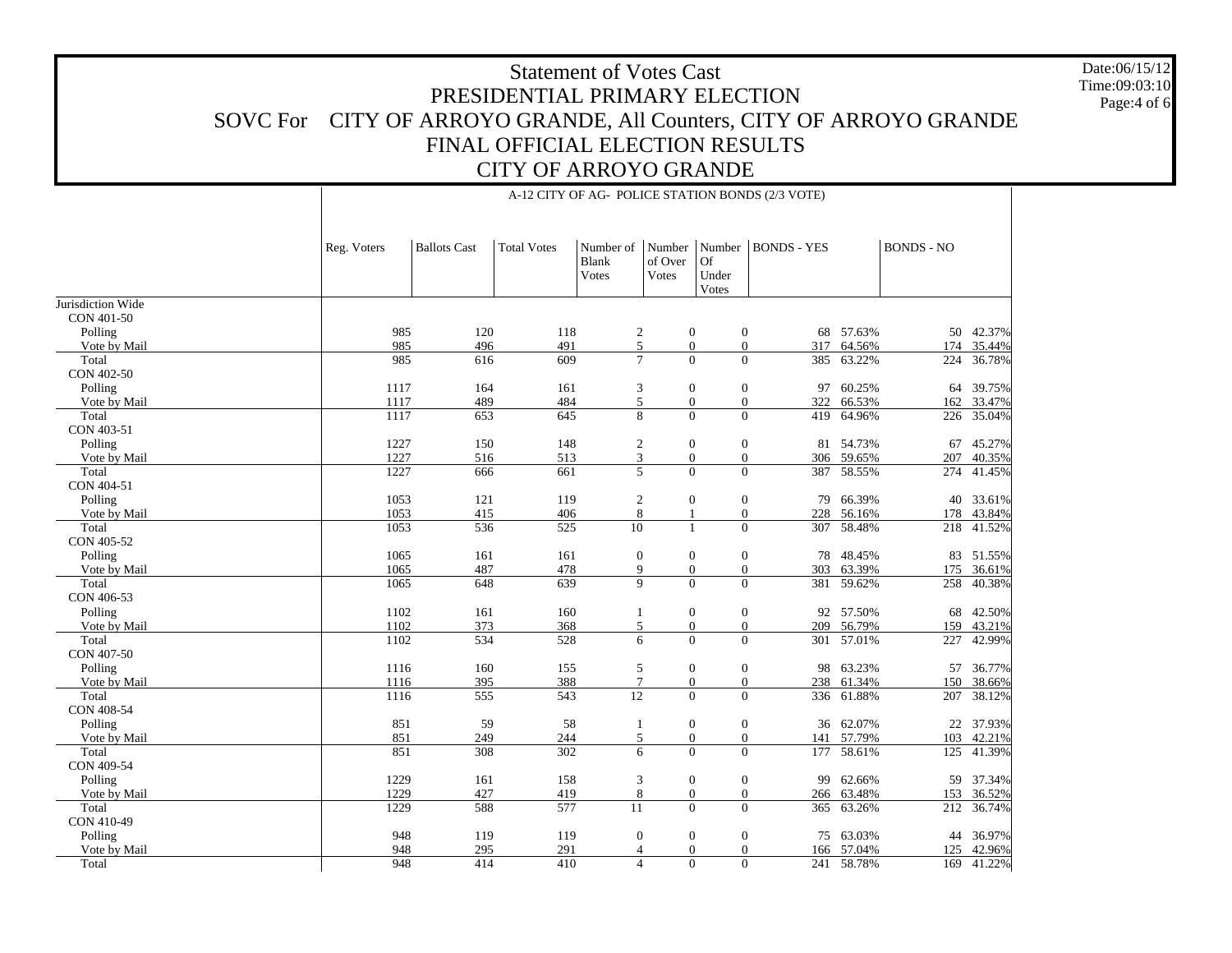Total Polling Vote by Mail TotalCONGRESSIONAL 24TH CONGRESSIONAL DISTRICT Polling Vote by Mail Total Total Polling Vote by Mail TotalSENATE 17TH SENATORIAL DISTRICT Polling Vote by Mail Total Total Polling Vote by Mail TotalASSEMBLY 35TH ASSEMBLY DISTRICT Polling Vote by Mail Total Total Polling Vote by Mail TotalBOARD OF EQUALIZATION STATE BOARD OF EQUALIZATION DIST 2 Polling Vote by Mail TotalReg. Voters | Ballots Cast | Total Votes Blank Votes Number of Over VotesNumber BONDS - YESOf Under Votes BONDS - NO10693 1376 1357 19 0 0 803 59.17% 554 40.83% 10693 4142 4082 59 1 0 2496 61.15% 1586 38.85% 10693 5518 5439 78 1 0 3299 60.65%60.65% 2140 39.35% 10693 1376 1357 19 0 0 803 59.17% 554 40.83% 10693 4142 4082 59 1 0 2496 61.15% 1586 38.85% 10693 5518 5439 78 1 0 3299 60.65%60.65% 2140 39.35% 10693 1376 1357 19 0 0 803 59.17% 554 40.83% 10693 4142 4082 59 1 0 2496 61.15% 1586 38.85% 10693 5518 5439 78 1 0 3299 60.65%60.65% 2140 39.35% 10693 1376 1357 19 0 0 803 59.17% 554 40.83% 10693 4142 4082 59 1 0 2496 61.15% 1586 38.85% 10693 5518 5439 78 1 0 3299 60.65%60.65% 2140 39.35% 10693 1376 1357 19 0 0 803 59.17% 554 40.83% 10693 4142 4082 59 1 0 2496 61.15% 1586 38.85% 10693 5518 5439 78 1 0 3299 60.65% 2140 39.35% 10693 1376 1357 19 0 0 803 59.17% 554 40.83% 10693 4142 4082 59 1 0 2496 61.15% 1586 38.85% 10693 5518 5439 78 1 0 3299 60.65%60.65% 2140 39.35% 10693 1376 1357 19 0 0 803 59.17% 554 40.83% 10693 4142 4082 59 1 0 2496 61.15% 1586 38.85% 10693 5518 5439 78 1 0 3299 60.65% 2140 39.35% 10693 1376 1357 19 0 0 803 59.17% 554 40.83% 10693 4142 4082 59 1 0 2496 61.15% 1586 38.85% 10693 5518 5439 78 1 0 3299 60.65%60.65% 2140 39.35%

Total

A-12 CITY OF AG- POLICE STATION BONDS (2/3 VOTE)

Date:06/15/12Time:09:03:10Page:5 of 6